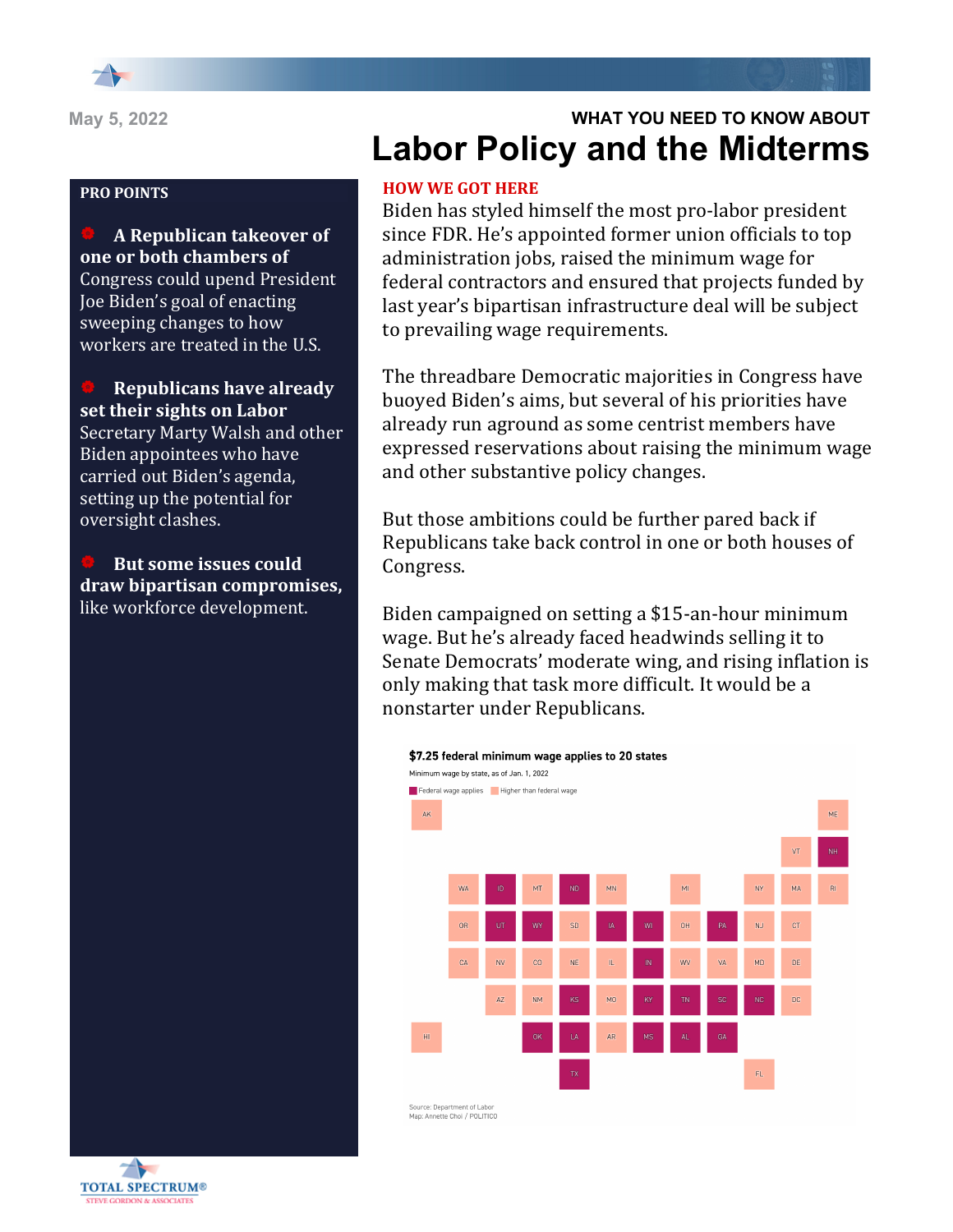

It is safe to say that many of Biden's big-ticket items would be rejected out of hand by the GOP, particularly anything pertaining to labor unions, meaning that there is a lot of pressure on Democrats to push through what they can in the next few months.

For instance, organized labor continues to press hard for passage of the PRO Act  $-$  H.R. 842  $(117)$  — which is the most substantial rewrite of federal unionization laws since the Taft-Hartley Act of 1947. The hope had been to hitch the legislation to Biden's now-stalled Build Back Better plan and, barring some revival by year's end, it could be years before the PRO Act has a chance of passing.

## **WHAT'S NEXT**

Some of the president's labor-centric policies, like a vaccine-or-test mandate for large employers, have already met hostile reactions from the federal judiciary, and an increased reliance on unilateral actions will surely bring more court standoffs.

However, there are at least some areas with potential for bipartisan compromise, as the infrastructure deal showed. Workforce development may be one.

The House Education and Labor Committee spent months working on a revamp of the Workforce Innovation and Opportunity Act, the main vehicle for the federal government's workforce development system. However, those talks broke down and committee Democrats passed their own version in April. A version Republicans could back would certainly look different, but there is potential for deal-making.

Yet, those efforts could be complicated by hard feelings that stem from the GOP's increased oversight authority if they are in the majority.

Rep. Virginia Foxx (R-N.C.) is in line to chair Education and Labor under a GOP majority, and she has not been shy about her plans to scrutinize Labor Secretary Marty Walsh and other Biden administration officials.

Foxx is deeply skeptical of Walsh's relationships with labor unions and has repeatedly denounced the administration's policy moves as being skewed in their favor. Expect a lot of demands for documents and the summoning of Labor Department leaders and others, which could bog down agency policymaking.

A Senate takeover could have even more consequences, as Republicans would then be able to roadblock Biden's nominees. The president's first pick to lead DOL's Wage and Hour Division failed on the Senate floor under a 50-50 Democratic majority, and it's hard to envision a nominee for that post who'd pass muster with Republicans in charge. Other posts requiring Senate confirmation could face long stints of acting leadership if vacancies arise as well.